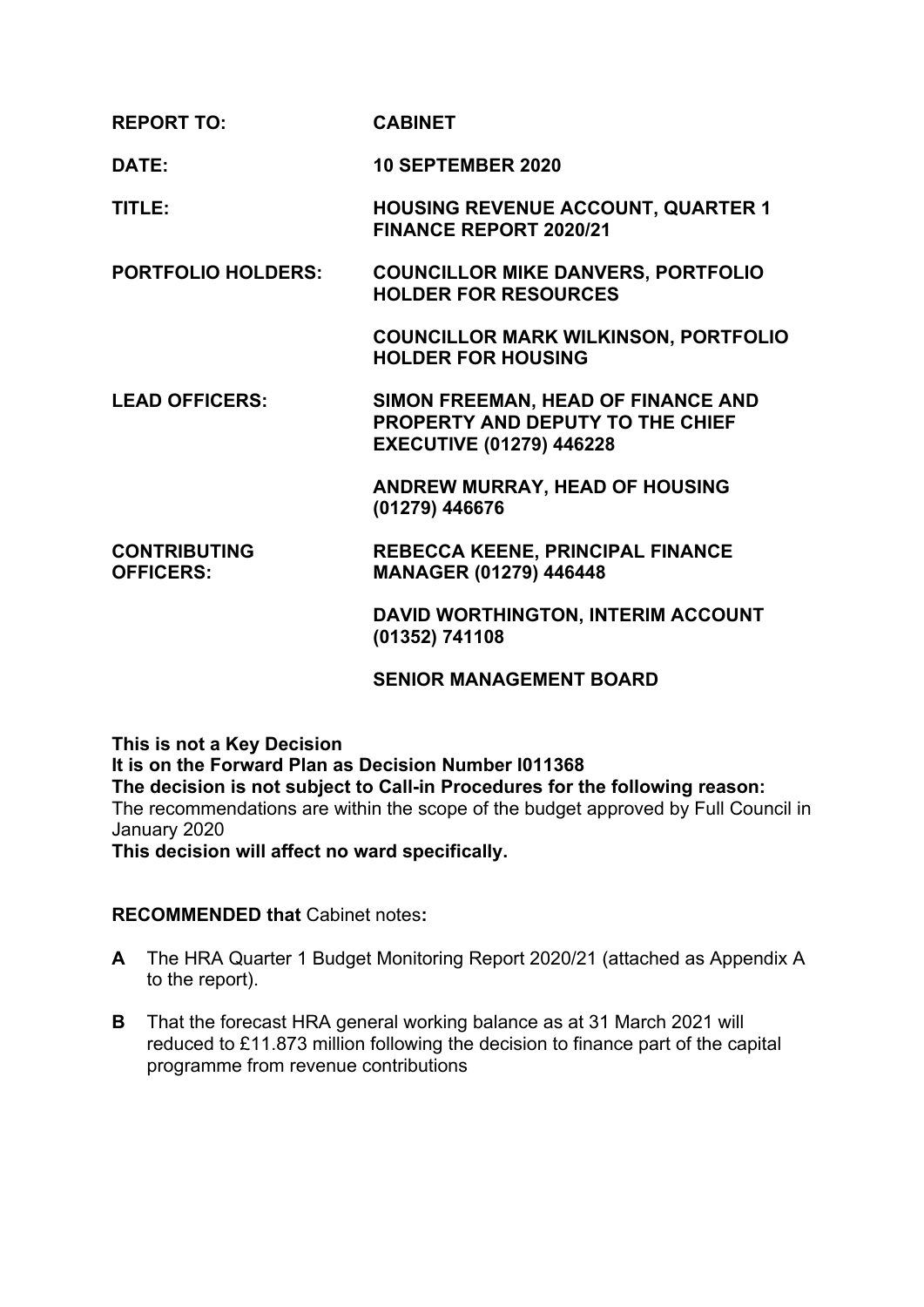# **REASON FOR DECISION**

- **A** The report compares the Quarter 1 profiled budget with actual income and expenditure in order to identify operational variations and provides explanations for those variances
- **B** The report also provides details of the Housing Revenue Account (HRA) capital receipts available as at 30 June 2020. This information will be used to update investment decisions for the delivery of the new affordable housing. This much needed development will help to reduce waiting list times and help tackle homelessness.

# **BACKGROUND**

- 1. Full Council approved the HRA budget and capital programme in January 2020. The approved budget included a £2.1 million revenue contribution to finance the housing capital programme. The 2019/20 HRA Outturn Report identified a large underspend in the Housing Capital Programme and much of the expenditure has been re-profiled into 2020/21. Due to the Covid-19 pandemic there has been a delay in the start of capital work in 20/20/21 which could result in further reprofiling.
- 2. As set out in Appendix A to the report, the 2020/21 HRA Quarter 1 budget monitoring statement. It can be seen from the statement that income and expenditure is in line with the profiled budget. However, there are significant variations in general management as well then provision for bad debts and void properties.

# **ISSUES/PROPOSALS**

# **Operational Expenditure**

- 3. General Management underspend £0.319 million. The major restructuring of Housing Asset Management, Technical Services and Property Management continues. As a result of the cessation of the Savills's (UK) Ltd partnership, the two year restructure has resulted in a significant number of vacancies and the consequential underspend on employee costs. It is anticipated that the restructure will be completed in 2020/21. In addition there were some other vacancies in the Business Support Unit which proved quite difficult to fill.
- 4. Rent Arrears Impairment Allowance (Provision for Bad Debts). It is early in the financial year and at this stage it is not anticipated that there will be any significant pressure on the £240,000 provision for bad debts. However, at the end of week 12 rent arrears had increased by £347,476 (9.96 per cent) as a result of the Covid-19 pandemic and the halt on recovery action. Recovery action has now resumed and the rent arrears will be continually be monitored in order to ascertain if the increase will impact on the budget.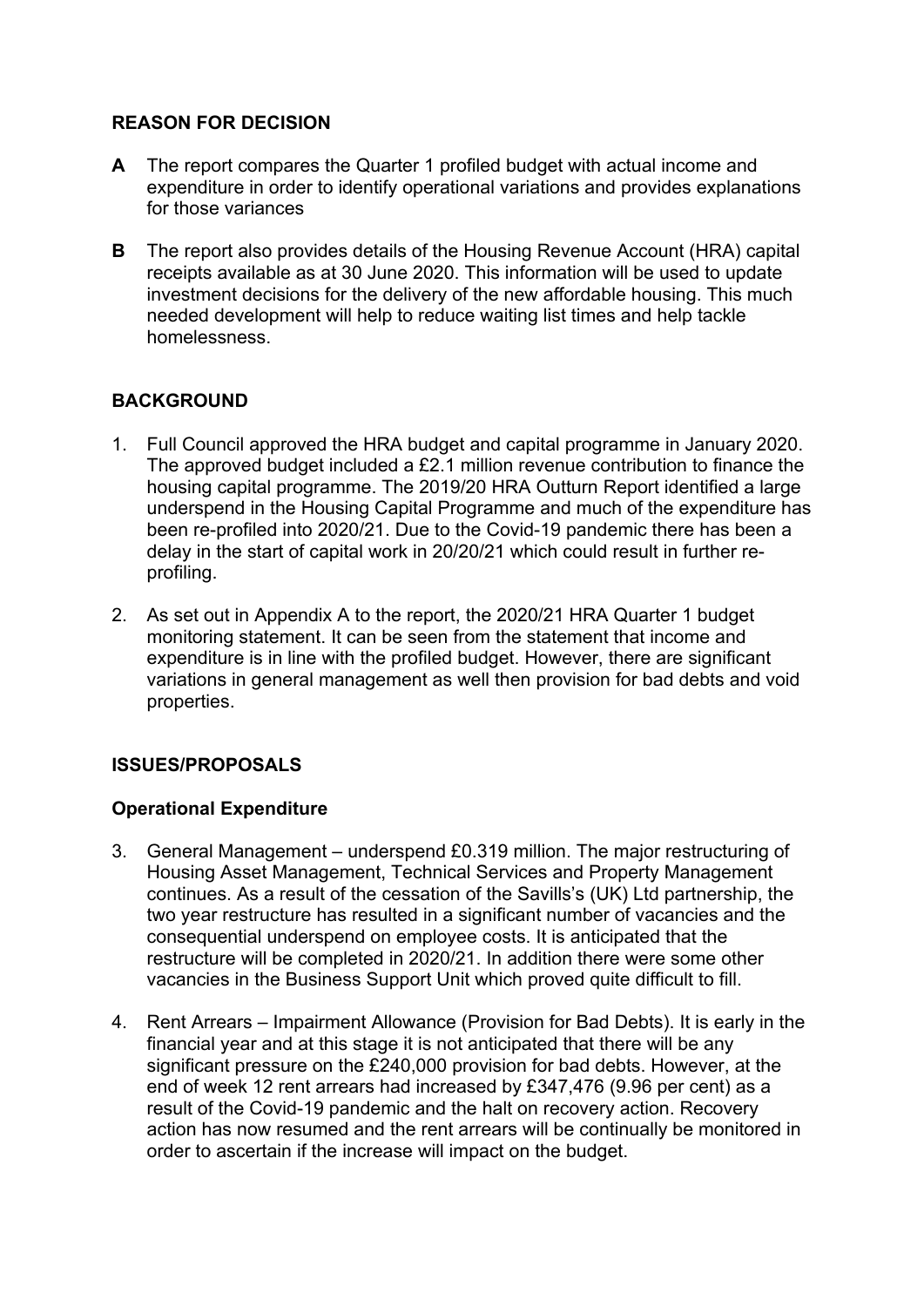# **Operational Income**

5. Dwelling Rents and Void Properties. Similarly at this stage in the financial year it is not anticipated that there will be any significant loss of rental income due to void properties. The HRA business plan and the budget assumes that in 2020/21 there will be an average of 116 properties void throughout the year. At the end of June, due to the Covid-19 pandemic there were 138 void properties. A detailed plan of action is in place to reduce the number of voids and it remains to be seen how this will affect the rental income budget.

# **HRA Capital Receipts**

6. The accumulation of retained Right to Buy (RTB) receipt can be summarised as follows:

| Table 1 - Retained Right to Buy Receipts |                  |                                             |                      |                                |                                             |
|------------------------------------------|------------------|---------------------------------------------|----------------------|--------------------------------|---------------------------------------------|
| Year                                     | Quarter          | <b>Balance</b><br><b>Brought</b><br>Forward | Receipts<br>Retained | <b>Receipts</b><br><b>Used</b> | <b>Balance</b><br><b>Carried</b><br>Forward |
|                                          |                  | £                                           | £                    | £                              | £                                           |
| 2017/18                                  | Qtr 2            | 0                                           | 1,005,654            |                                | 1,005,654                                   |
| 2017/18                                  | Qtr <sub>3</sub> | 1,005,654                                   | 1,226,277            |                                | 2,231,932                                   |
| 2017/18                                  | Qtr 4            | 2,231,932                                   | 1,553,847            |                                | 3,785,779                                   |
|                                          |                  |                                             |                      |                                |                                             |
| 2018/19                                  | Qtr 1            | 3,785,779                                   |                      |                                | 3,785,779                                   |
| 2018/19                                  | Qtr 2            | 3,785,779                                   |                      |                                | 3,785,779                                   |
| 2018/19                                  | Qtr 3            | 3,785,779                                   |                      |                                | 3,785,779                                   |
| 2018/19                                  | Qtr 4            | 3,785,779                                   |                      | 45,741                         | 3,740,038                                   |
|                                          |                  |                                             |                      |                                |                                             |
| 2019/20                                  | Qtr 1            | 3,740,038                                   | 1,900,339            | 33,866                         | 5,606,510                                   |
| 2019/20                                  | Qtr 2            | 5,606,510                                   | 553,213              | 62,432                         | 6,097,291                                   |
| 2019/20                                  | Qtr <sub>3</sub> | 6,097,291                                   | 1,181,154            | 42,028                         | 7,236,417                                   |
| 2019/20                                  | Qtr 4            | 7,236,417                                   | 1,844,361            | 68,393                         | 9,012,385                                   |
|                                          |                  |                                             |                      |                                |                                             |
| 2020/21                                  | Qtr 1            | 9,012,385                                   | 536,492              | 50,187                         | 9,498,690                                   |

- 7. It can be seen from Table 1 that as at 30 June 2020 the Council is holding £9.5 million in retained RTB receipts for the one for one replacement of affordable housing. Under the current regulations the Council can only finance 30 per cent of the total cost of the project from retained receipts and there is a three year time limit before the receipts have to be repaid to Ministry for Housing, Communities and Local Government (MHCLG).
- 8. Given the current re-profiling of the HRA capital programme there is a real risk that these receipts will have to be repaid plus interest at four per cent above base rate (4.1 per cent) compounded quarterly.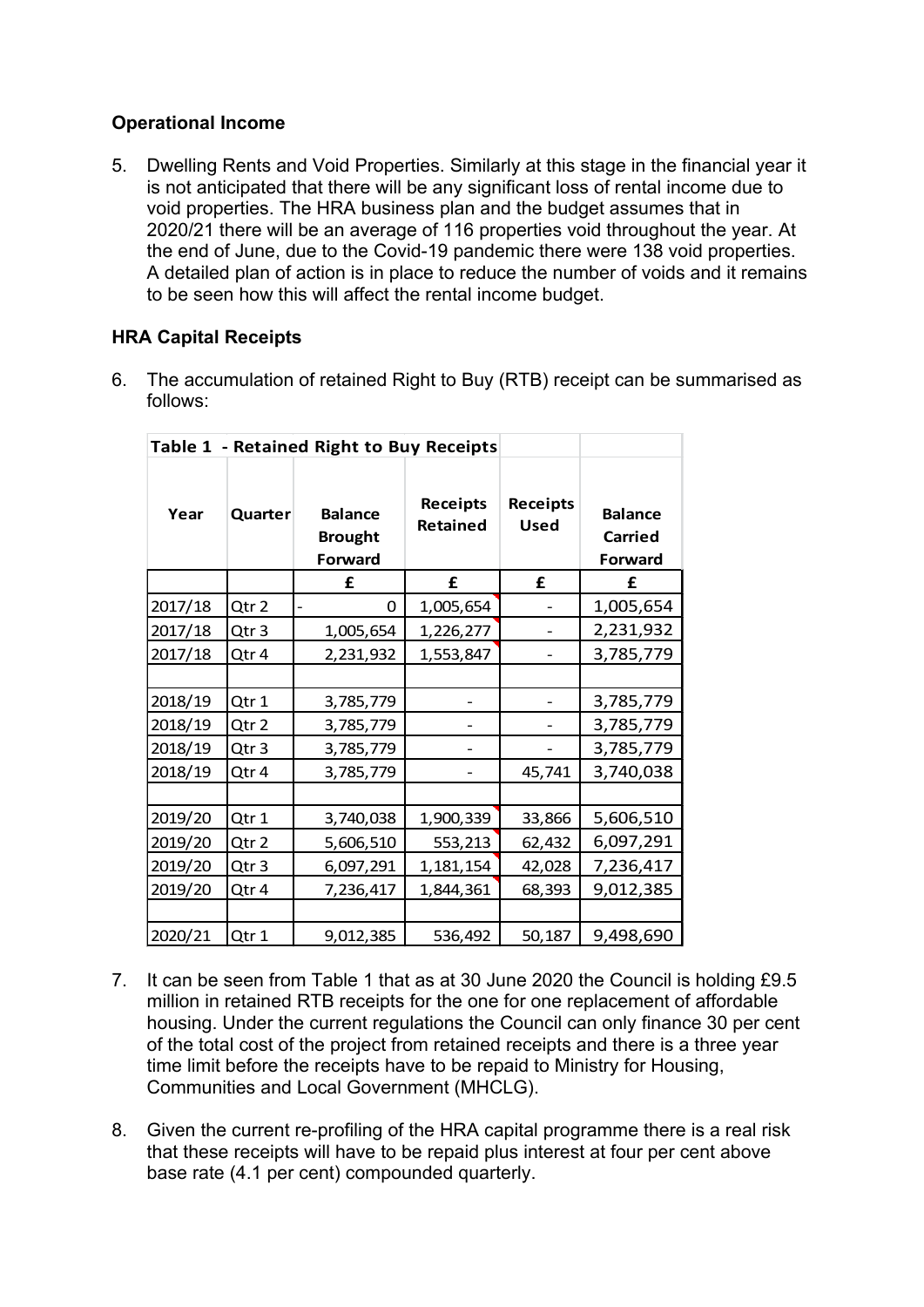- 9. The receipts retained in Quarter 2 of 2017/18 are due for repayment by 31 October 2020. Due to the delays caused by Covid-19, the MHCLG have relaxed the rules and allowed the Council to delay repayment by three months However, unless we use £3.74 million by 31 March 2021 it will have to be repaid.
- 10. A report elsewhere on the Cabinet agenda makes recommendations to undertake open market house purchases up to the value of £12.6 million in order to fully utilise all retained RTB receipts.

## **IMPLICATIONS**

**Environment and Planning (Includes Sustainability)** None specific. **Author: Andrew Bramidge, Head of Environment and Planning**

**Finance (Includes ICT, and Property and Facilities)** As contained in the report. **Author: Simon Freeman, Head of Finance and Property and Deputy to the Chief Executive**

**Housing** As contained in the report. **Author: Andrew Murray, Head of Housing**

**Community Wellbeing (Includes Equalities and Social Inclusion)** None specific. **Author: Jane Greer, Head of Community Wellbeing**

**Governance (Includes HR)** None specific. **Author: Simon Hill, Head of Governance**

#### **Appendices**

Appendix A – HRA Quarter 1 Budget Monitoring Report 2020/21

#### **Background Papers**

None.

#### **Glossary of terms/abbreviations used**

HRA – Housing Revenue Account MHCLG – Ministry for Housing, Communities and Local Government RTB – Right to Buy